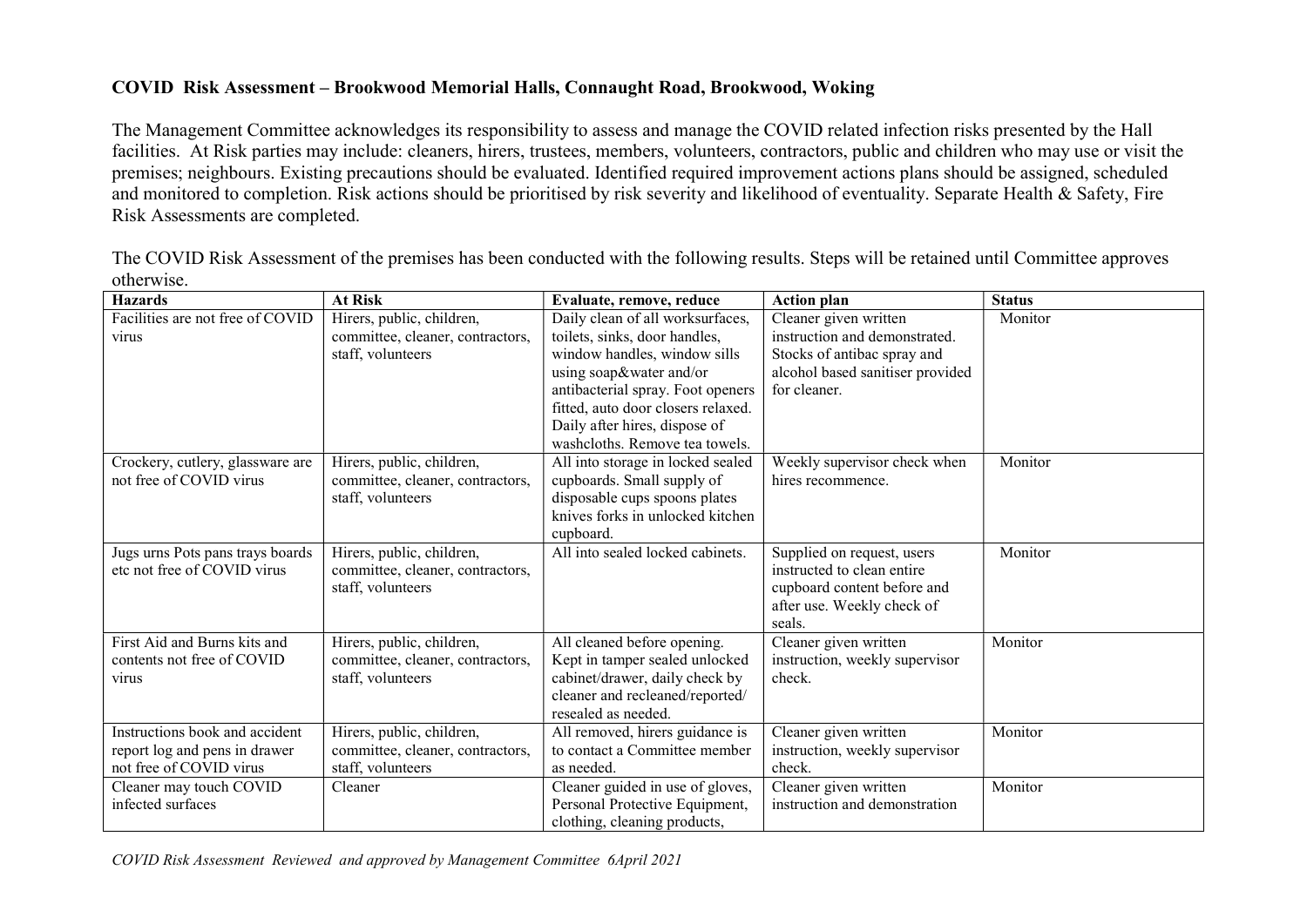| Cleaning products not free of                                         | Premises Manager, Cleaner             | Anti Bac and alcohol based<br>sanitising products, disposal of<br>rubbish, virus transfer control<br>between work, car and home.<br>All cleaning products cleaned                       | Cleaner given written                                                                                                           | Monitor |
|-----------------------------------------------------------------------|---------------------------------------|-----------------------------------------------------------------------------------------------------------------------------------------------------------------------------------------|---------------------------------------------------------------------------------------------------------------------------------|---------|
| <b>COVID</b> virus                                                    |                                       | on acquisition and storage (by<br>premises manager), and when<br>taken into use (by cleaner),                                                                                           | instruction and demonstration                                                                                                   |         |
| Defibrillator not free of COVID<br>virus                              | Hirers, children, cleaner,<br>members | Sanitised before return to<br>cabinet pre reopening, Cabinet<br>tamper sealed and inspected<br>weekly, recleaned resealed as<br>needed.                                                 | Sanitised, bagged and sealed.<br>Weekly check by Premises<br>Manager                                                            | Monitor |
| Notice board surfaces not free<br>of COVID virus                      | Cleaner, volunteers, members          | All laminated notices cleaned<br>daily. No removable papers.                                                                                                                            | Cleaner given written<br>instruction.                                                                                           | Monitor |
| Chairs and tables not free of<br>COVID virus                          | Hirers, children, cleaner, staff      | Notice that Tables chairs<br>trolleys should be cleaned by<br>hirers before use with anti bac<br>spray or soapy water and<br>returned to store after use.                               | Added to Guidance Stored<br>upholstered chairs rear of stage,<br>only use vinyl covered chairs.<br>Tablecloth removed form use. | Monitor |
| Hirers and guests may be<br>inadequately familiar with<br>precautions | Hirers, cleaner, contractors          | Policy distributed to Hire<br>leaders, published on<br>noticeboard and website, signs<br>on entrance doors. Guidance to<br>wear face covering if preparing<br>or serving food or drink. | Monitor. Hirers to confirm they<br>have read and understand<br>Guidance which they will<br>circulate and uphold.                | Monitor |
| Hirers may carry COVID<br>into/from premises                          | Hirers                                | Hall provides hand sanitiser to<br>hirers at cost. Hirers to make it<br>available to arrivers and leavers                                                                               | Added to Guidance                                                                                                               | Monitor |
| Guests may become<br>symptomatic in premises                          | Hirers, cleaner, staff                | COVID Symptoms kit and<br>guidance in place, includes PPE,<br>paper towels, disposal bags,<br>signage, contact report. Hirer to<br>keep attendance record. Patient<br>to report to NHS. | Add to Guidance, inform hirers,<br>train cleaner, Weekly kit seal<br>check by Premises Manager                                  | Monitor |
| Guests may clash on arrival and<br>exit                               | Hirers                                | Groups – encourage leavers by<br>rear exit. Sign passageways<br>Leave Clear. Face masks<br>required signage.                                                                            | Added to Guidance, advised to<br>Hirers                                                                                         | Monitor |